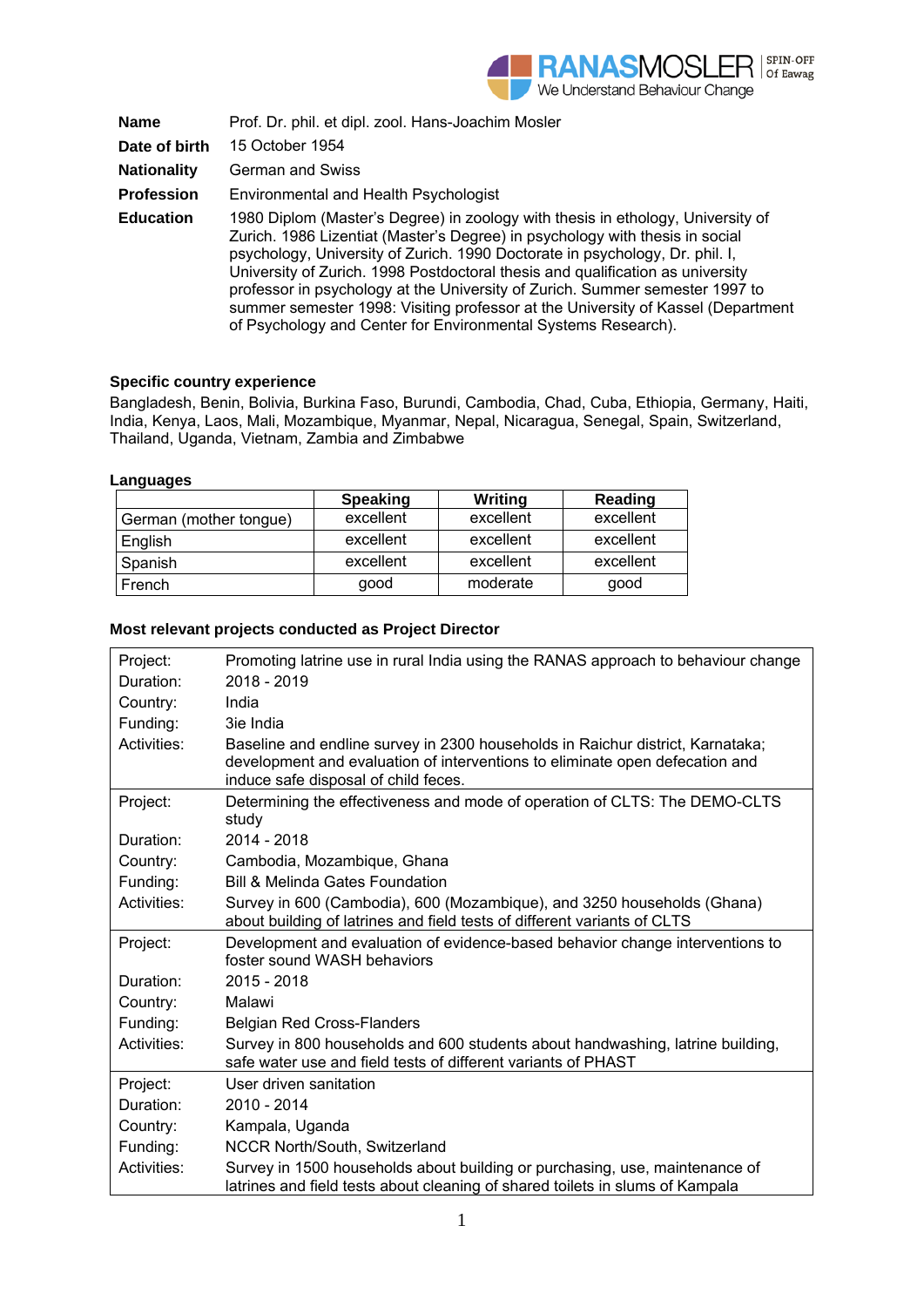| Project:    | Sanitation Behavior Change Action Research; Gates Sanitation Project                                                                                                                                    |
|-------------|---------------------------------------------------------------------------------------------------------------------------------------------------------------------------------------------------------|
| Duration:   | 2013 - 2017                                                                                                                                                                                             |
| Country:    | Senegal                                                                                                                                                                                                 |
| Funding:    | Oxfam America                                                                                                                                                                                           |
| Activities: | Survey in 800 households with decision makers and field test of behaviour change<br>strategies about purchasing and using flood resistant toilets as well as hygiene<br>behaviors                       |
| Project:    | Providing and evaluating evidence-based water, sanitation and hygiene behavioural<br>interventions for prevention and control of cholera                                                                |
| Duration:   | $2013 - 2016$                                                                                                                                                                                           |
| Country:    | Chad                                                                                                                                                                                                    |
| Funding:    | WHO, Geneva                                                                                                                                                                                             |
| Activities: | Surveys in 1000 households about household water treatment systems and hygiene<br>behaviour and testing of several behaviour change strategies                                                          |
| Project:    | Development and testing of handwashing campaigns in Zimbabwe and Burundi                                                                                                                                |
| Duration:   | $2013 - 2017$                                                                                                                                                                                           |
| Country:    | Zimbabwe and Burundi                                                                                                                                                                                    |
| Funding:    | Swiss Agency for Development and Cooperation                                                                                                                                                            |
| Activities: | Developing and testing of handwashing campaigns in households, schools, and<br>health centres                                                                                                           |
| Project:    | Factors determining the effectiveness of Oxfam's public health promotion approach<br>in Haiti                                                                                                           |
| Duration:   | 2011                                                                                                                                                                                                    |
| Country:    | Haiti                                                                                                                                                                                                   |
| Funding:    | Oxfam America                                                                                                                                                                                           |
| Activities: | Survey in 800 households about effectiveness of health promotion on handwashing<br>with soap at key times                                                                                               |
|             |                                                                                                                                                                                                         |
| Project:    | Effectiveness of hygiene behavior change promotion in a drought response                                                                                                                                |
| Duration:   | $2012 - 2014$                                                                                                                                                                                           |
| Country:    | Ethiopia, Borena Zone                                                                                                                                                                                   |
| Funding:    | Oxfam America                                                                                                                                                                                           |
| Activities: | Baseline survey and field testing of several behaviour change strategies for<br>handwashing in 460 households                                                                                           |
| Project:    | Measures to improve general hygiene in Burundi                                                                                                                                                          |
| Duration:   | 2012 – 2013                                                                                                                                                                                             |
| Country:    | <b>Burundi</b>                                                                                                                                                                                          |
| Funding:    | Deutsche Gesellschaft fuer Internationale Zusammenarbeit (GIZ)                                                                                                                                          |
| Activities: | Baseline survey and field testing of several behaviour change strategies regarding<br>water, sanitation and hygiene in 760 households                                                                   |
| Project:    | Solar disinfection as an appropriate Household Water Treatment and Storage<br>(HWTS) intervention against childhood diarrhoeal disease in developing countries or<br>emergency situations" (SODISWATER) |
| Duration:   | 2006 - 2009                                                                                                                                                                                             |
| Country:    | Zimbabwe                                                                                                                                                                                                |
| Funding:    | EU-FP6-2004-INCO-Dev                                                                                                                                                                                    |
| Activities: | Conducting 8 panel surveys with 1500 households about adoption of solar water<br>disinfection in peri-urban areas of Harare                                                                             |
| Project:    | Analysis of acceptance and use of arsenic mitigation options and evaluation of<br>successful promotion strategies in Bangladesh                                                                         |
| Duration:   | 2009 - 2012                                                                                                                                                                                             |
| Country:    | Bangladesh                                                                                                                                                                                              |
| Funding:    | Swiss Agency for Development and Cooperation                                                                                                                                                            |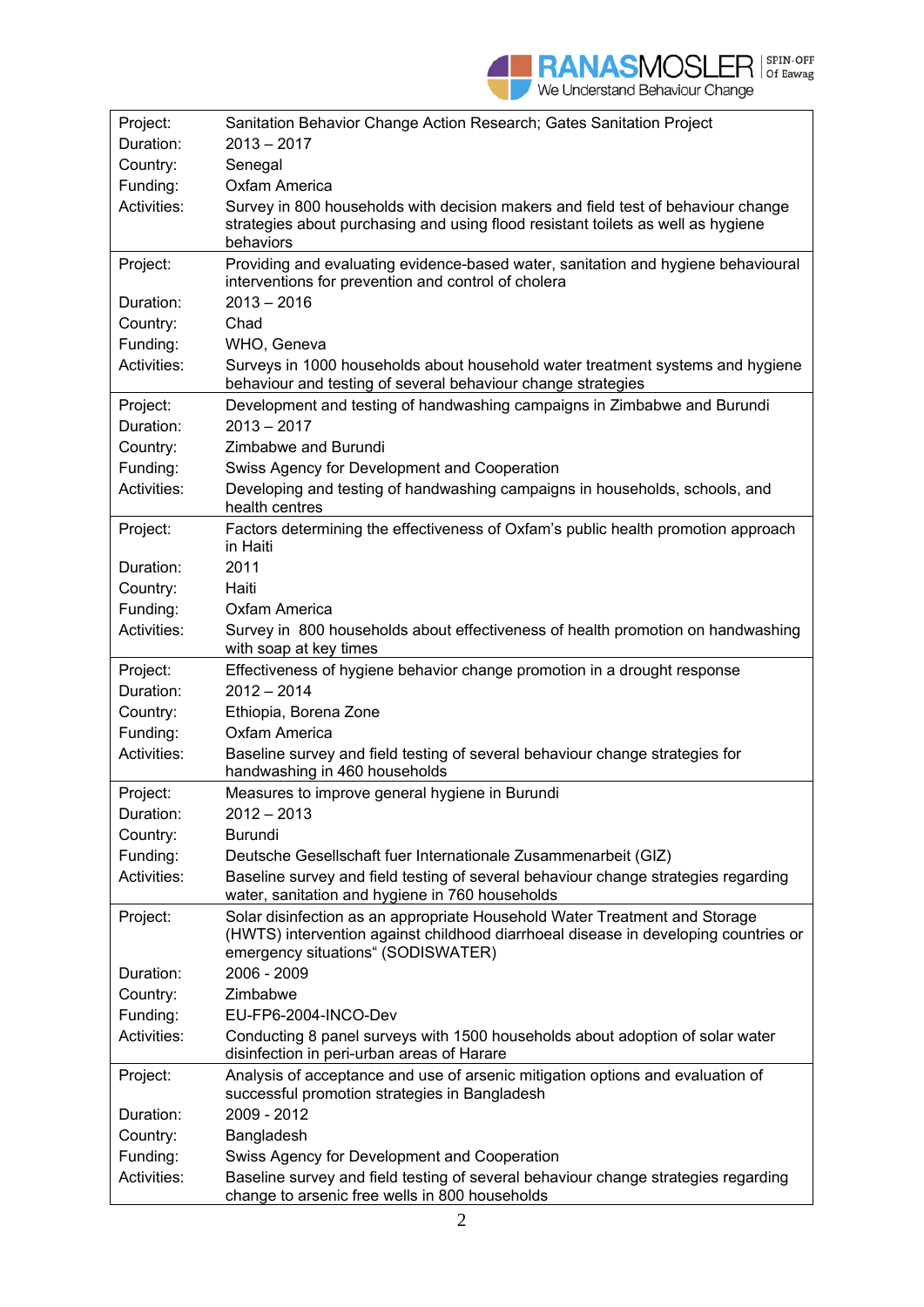| Project:    | Acceptance and use of fluoride removal options for drinking water in rural Ethiopia                                                                          |
|-------------|--------------------------------------------------------------------------------------------------------------------------------------------------------------|
| Duration:   | 2009 - 2012                                                                                                                                                  |
| Country:    | Ethiopia                                                                                                                                                     |
| Funding:    | Swiss Agency for Development and Cooperation                                                                                                                 |
| Activities: | Baseline survey and field testing of several behaviour change strategies promoting<br>the use of arsenic removing household filters or community filter      |
| Project:    | Behavior change in households for improving solid waste management                                                                                           |
| Duration:   | 2003 - 2006                                                                                                                                                  |
| Country:    | Cuba                                                                                                                                                         |
| Funding:    | Swiss Agency for Development and Cooperation                                                                                                                 |
| Activities: | Survey in 500 households and field tests of behaviour change strategies to<br>introduce separating, reuse, and composting of solid waste in Santiago de Cuba |
| Project:    | Assessing the drivers of households' willingness-to-pay for improvement of fecal<br>sludge management                                                        |
| Duration:   | 2003 - 2006                                                                                                                                                  |
| Country:    | Ouahigouya, Burkina Faso                                                                                                                                     |
| Funding:    | Swiss Agency for Development and Cooperation, NCCR North/South, Switzerland                                                                                  |
| Activities: | Survey in 600 households about assessing willingness to pay for improved emptying<br>service                                                                 |

## **Selected relevant publications**

- Slekiene, J.; Mosler, H.-J. (2019) The link between mental health and safe drinking water behaviors in a vulnerable population in rural Malawi, BMC Psychology, 7, 44 (14 pp.), doi:10.1186/s40359- 019-0320-1
- Chidziwisano, K.; Slekiene, J.; Kumwenda, S.; Mosler, H.-J.; Morse, T. (2019) Toward complementary food hygiene practices among child caregivers in rural Malawi, American Journal of Tropical Medicine and Hygiene, 101(2), 294-303, doi:10.4269/ajtmh.18-0639
- Gamma, A. E.; Slekiene, J.; Mosler, H.-J. (2019) The impact of various promotional activities on Ebola prevention behaviors and psychosocial factors predicting Ebola prevention behaviors in the Gambia evaluation of Ebola prevention promotions, International Journal of Environmental Research and Public Health, 16(11), 2020 (18 pp.), doi:10.3390/ijerph16112020,
- Nunbogu, A. M.; Harter, M.; Mosler, H.-J. (2019) Factors associated with levels of latrine completion and consequent latrine use in Northern Ghana, International Journal of Environmental Research and Public Health, 16(6), 920 (18 pp.), doi:10.3390/ijerph16060920,
- Harter, M.; Lilje, J.; Mosler, H.-J. (2019) Role of implementation factors for the success of communityled total sanitation on latrine coverage. A case study from rural Ghana, Environmental Science and Technology, 53, 5466-5472, doi:10.1021/acs.est.9b01055,
- Lilje, J.; Mosler, H.-J. (2018) Effects of a behavior change campaign on household drinking water disinfection in the Lake Chad basin using the RANAS approach, Science of the Total Environment, 619, 1599-1607.
- Mosler, H.-J.; Mosch, S.; Harter, M. (2018). Is Community-Led Total Sanitation connected to the rebuilding of latrines? Quantitative evidence from Mozambique. PlosOne, https://doi.org/10.1371/journal.pone.0197483.
- Friedrich, M. N. D.; Kappler, A.; Mosler, H.-J. (2018) Enhancing handwashing frequency and technique of primary caregivers in Harare, Zimbabwe: a cluster-randomized controlled trial using behavioral and microbial outcomes, Social Science and Medicine, 196, 66-76.
- De Buck, E.; Hannes, K.; Cargo, M.; Van Remoortel, H.; Vande veegaete, A.; Mosler, H.-J.; Govender, T.; Vandekerckhove, P.; Young, T. (2018) Engagement of stakeholders in the development of a Theory of Change for handwashing and sanitation behaviour change, International Journal of Environmental Health Research, 28(1), 8-22.
- Slekiene, J.; Mosler, H.-J. (2018) Characterizing the last latrine non-owners in rural Malawi, American Journal of Tropical Medicine and Hygiene, 98(1), 295-299.